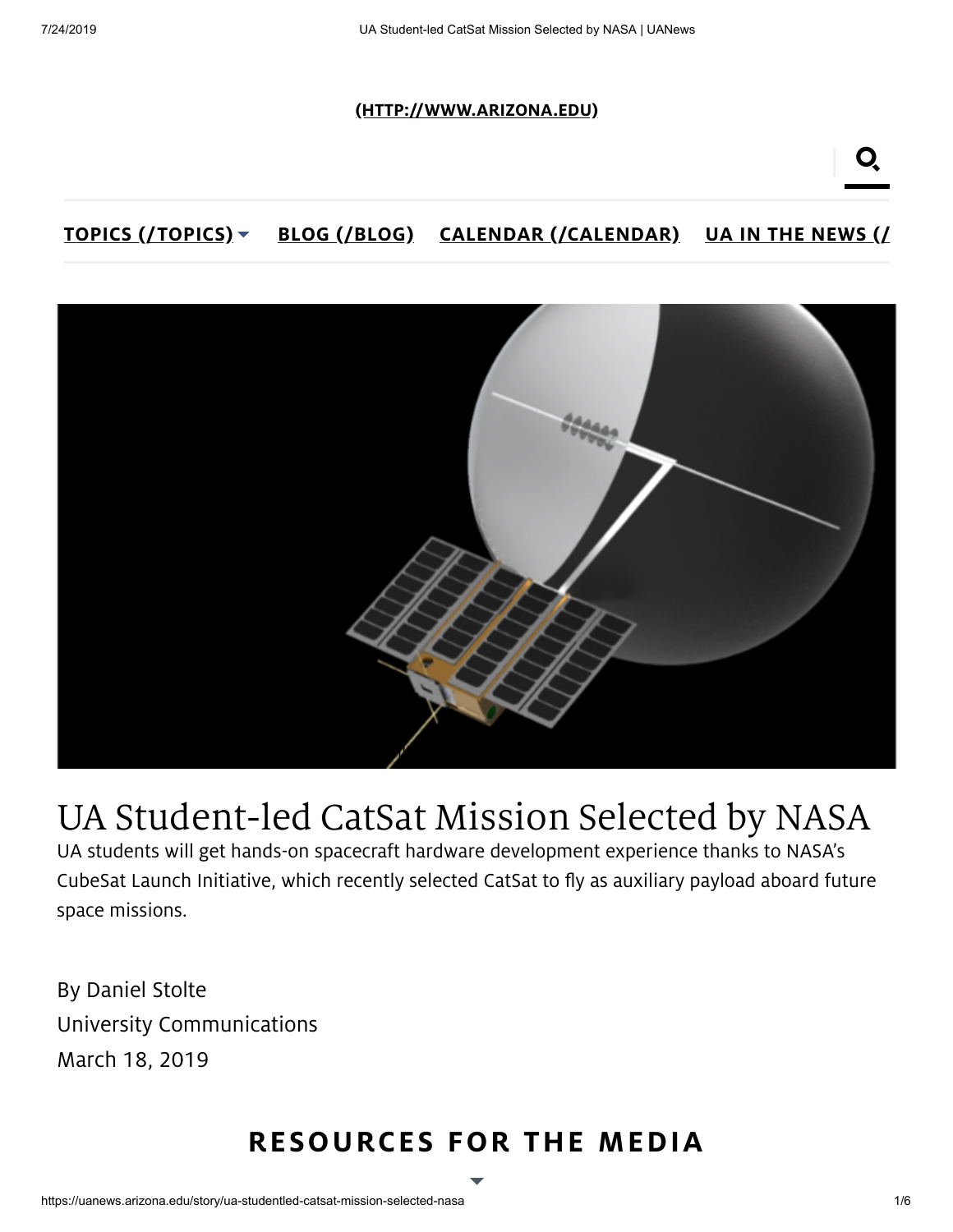An inflatable space antenna designed by University of Arizona students is one of 16 small research satellites from 10 states **NASA has selected** [\(https://www.nasa.gov/feature/nasa-announces-tenth-round-of-candidates](https://www.nasa.gov/feature/nasa-announces-tenth-round-of-candidates-for-cubesat-space-missions)for-cubesat-space-missions) to fly as auxiliary payloads aboard space missions planned to launch in 2020, 2021 and 2022.

The selections are part of the 10th round of NASA's **CubeSat Launch Initiative** [\(http://www.nasa.gov/directorates/heo/home/CubeSats\\_initiative\).](http://www.nasa.gov/directorates/heo/home/CubeSats_initiative)

CubeSats are a type of spacecraft called nanosatellites, often measuring about four inches on each side and weighing less than three pounds, with a volume of about one quart. CubeSats are built using these standard dimensions as Units or "U," and are classified as 1U, 2U, 3U, or 6U in total size.

CatSat is a 6U CubeSat led by UA students from the **Lunar and Planetary Laboratory** [\(https://www.lpl.arizona.edu/\)](https://www.lpl.arizona.edu/) and various departments including **aerospace and mechanical engineering** [\(https://ame.engineering.arizona.edu/\),](https://www.cs.arizona.edu/) astronomy [\(https://www.as.arizona.edu/\),](https://www.as.arizona.edu/) computer science (https://www.cs.arizona.edu/), and **systems and industrial engineering** [\(https://sie.engineering.arizona.edu/\).](https://sie.engineering.arizona.edu/)

"This is a great opportunity for students to get hands on experience building a spacecraft and running a space mission," said Tanner Campbell, an aerospace and mechanical engineering doctoral student who is serving as project manager for CatSat. In the end, this a team effort involving more than a dozen students spread across campus, he added.

The spacecraft selected under the CubeSat Launch Initiative are eligible for placement on a launch manifest at no cost, depending on the availability of a flight opportunity. Launch opportunities include planned spaceflight missions led by NASA, other U.S. government agencies or commercial organizations, as well as deployments from the International Space Station. After launch, satellites will perform technology demonstrations, conduct scientific investigations or provide educational benefits.

"Let's say you are flying a space probe across the solar system and you want to beam a lot of data back to the Earth," says **Vishnu Reddy** [\(https://www.lpl.arizona.edu/faculty/reddy\)](https://www.lpl.arizona.edu/faculty/reddy), the principal investigator of the mission and an associate professor at the Lunar and Planetary Laboratory. "To do that, you need a large antenna, but those are too bulky to be carried on small spacecraft such as CubeSats. To overcome the problem of getting large antennas into small spacecraft, our group of students proposed a bold mission that would test a novel inflatable antenna system in space."

CatSat is the size of a large cereal box. When fully deployed, the inflatable expands in a bubble gum fashion, forming a sphere three feet across that sticks out from one side of the box. An aluminized spot inside the inflated sphere is used as the communication antenna to beam data back to the Earth. Since Catsat will be in low Earth orbit, the data can be downloaded using a ground station located at the UA.

CatSat is mainly a technology demonstration mission to mature this inflatable concept in Earth orbit. The ultimate goal is to fly such an antenna on an interplanetary mission that Reddy wants to lead to explore small bodies in the solar system.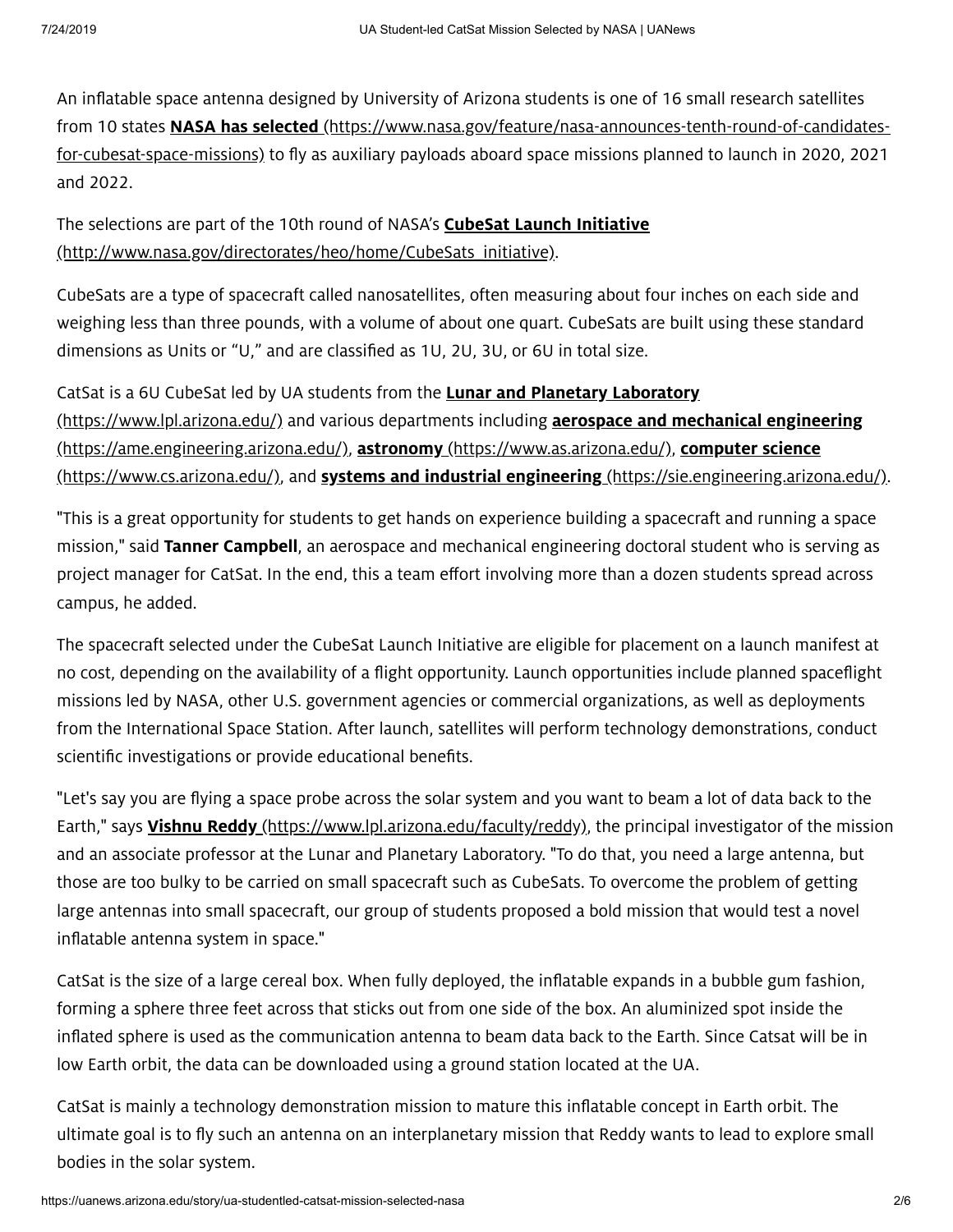Inflatable antenna technology is the brain child of UA astronomy professor *Christopher Walker* [\(https://profiles.arizona.edu/person/cwalker\),](https://profiles.arizona.edu/person/cwalker) who is also the science principal investigator of the mission. FreeFall Aerospace, a local small business co-founded by Walker to advance inflatable antenna technology, helped the project as an industrial affiliate.

Two engineering principal investigators - Roberto Furfaro [\(https://sie.engineering.arizona.edu/faculty](https://sie.engineering.arizona.edu/faculty-staff/faculty/roberto-furfaro)staff/faculty/roberto-furfaro), a professor in the Department of Systems and Industrial Engineering, and Jekan Thanga [\(https://profiles.arizona.edu/person/jekan\),](https://profiles.arizona.edu/person/jekan) an assistant professor in the Department of Aerospace and Mechanical Engineering – are leading the student teams who are building the actual spacecraft hardware on campus.

## **TOPICS**

Science and Technology [\(/science-and-technology\),](https://uanews.arizona.edu/science-and-technology) Teaching and Students [\(/students\)](https://uanews.arizona.edu/students)

## TAGS

Alexa Flash Briefing [\(/news/alexa-flash-briefing\)](https://uanews.arizona.edu/news/alexa-flash-briefing)[,](https://uanews.arizona.edu/ua-engineering) Astronomy [\(/news/astronomy\),](https://uanews.arizona.edu/news/astronomy) College of Engineering (/ua-engineering), College of Science [\(/news/college-science\),](https://uanews.arizona.edu/news/college-science) Space [\(/space\)](https://uanews.arizona.edu/space)

## SHARE THIS

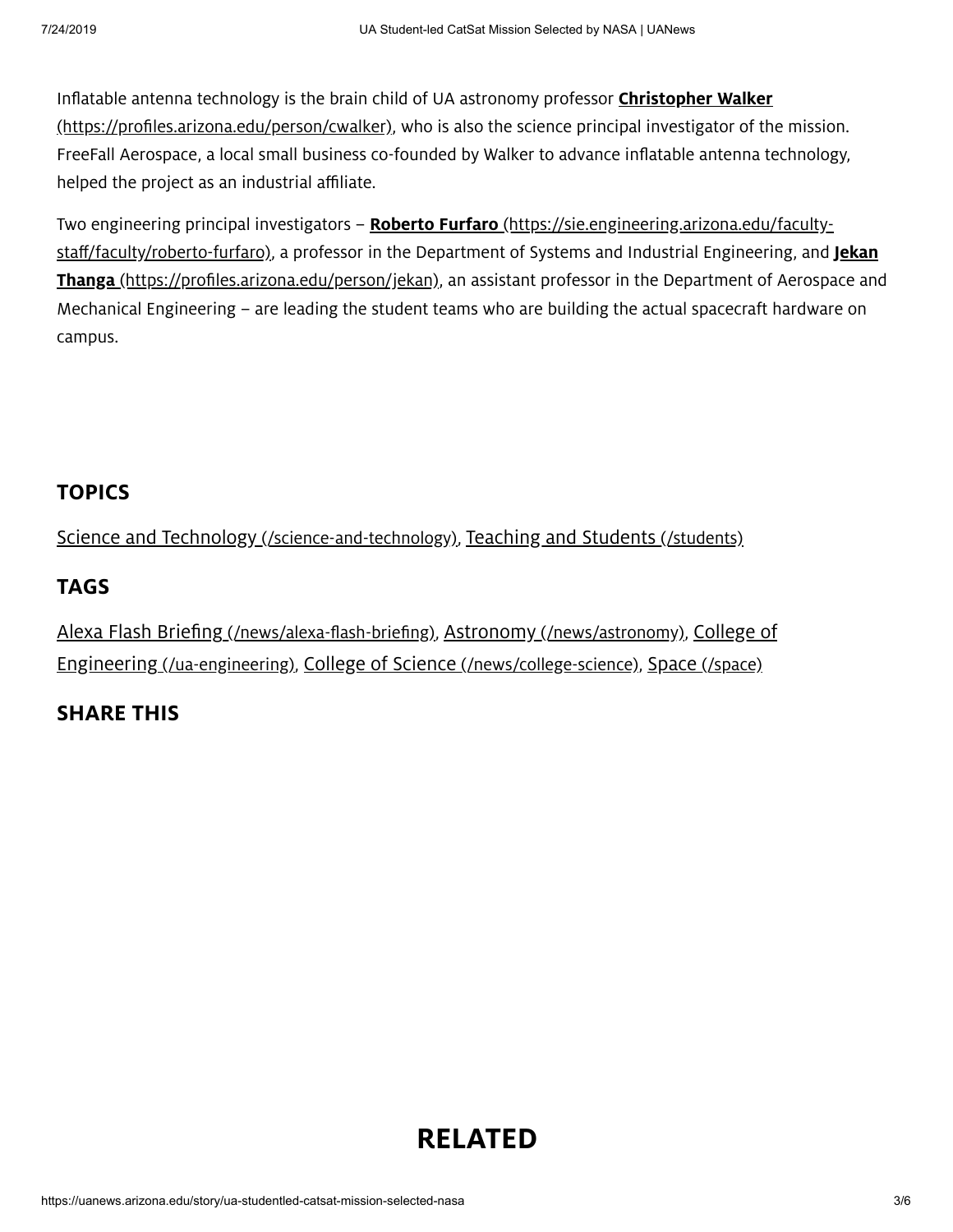**TODAY** 

UA Researchers Aid in Andean Bear Conservation Efforts (/story/ua[researchers-aid-andean-bear](https://uanews.arizona.edu/story/ua-researchers-aid-andean-bear-conservation-efforts)conservation-efforts)



## JULY 22, 2019

Travel to Alien Moons with UA Expert Guides [\(/story/travel-alien-moons-ua](https://uanews.arizona.edu/story/travel-alien-moons-ua-expert-guides)expert-guides)



JULY 19, 2019 **Moon Mapping Explained** [\(/videos/moon-mapping-explained\)](https://uanews.arizona.edu/videos/moon-mapping-explained)

# POPULAR

#### FEBRUARY 19, 2018 Incivility at Work: Is 'Queen Bee Syndrome' Getting Worse? 1

[\(/story/incivility-work-queen-bee-syndrome-getting-worse\)](https://uanews.arizona.edu/story/incivility-work-queen-bee-syndrome-getting-worse)

## NOVEMBER 6, 2017

Poor Social Skills May Be Harmful to Mental and Physical Health [\(/story/poor-social-skills-may-be-harmful-mental-and-physical](https://uanews.arizona.edu/story/poor-social-skills-may-be-harmful-mental-and-physical-health)health)

# 3

4

2

## AUGUST 6, 2014

5 Things to Know About Rattlesnakes and Their Babies (/story/5 [things-to-know-about-rattlesnakes-and-their-babies\)](https://uanews.arizona.edu/story/5-things-to-know-about-rattlesnakes-and-their-babies)

## DECEMBER 12, 2018

Declining Snowpack over Western US Mapped at a Finer Scale [\(/story/declining-snowpack-over-western-us-mapped-finer-scale\)](https://uanews.arizona.edu/story/declining-snowpack-over-western-us-mapped-finer-scale)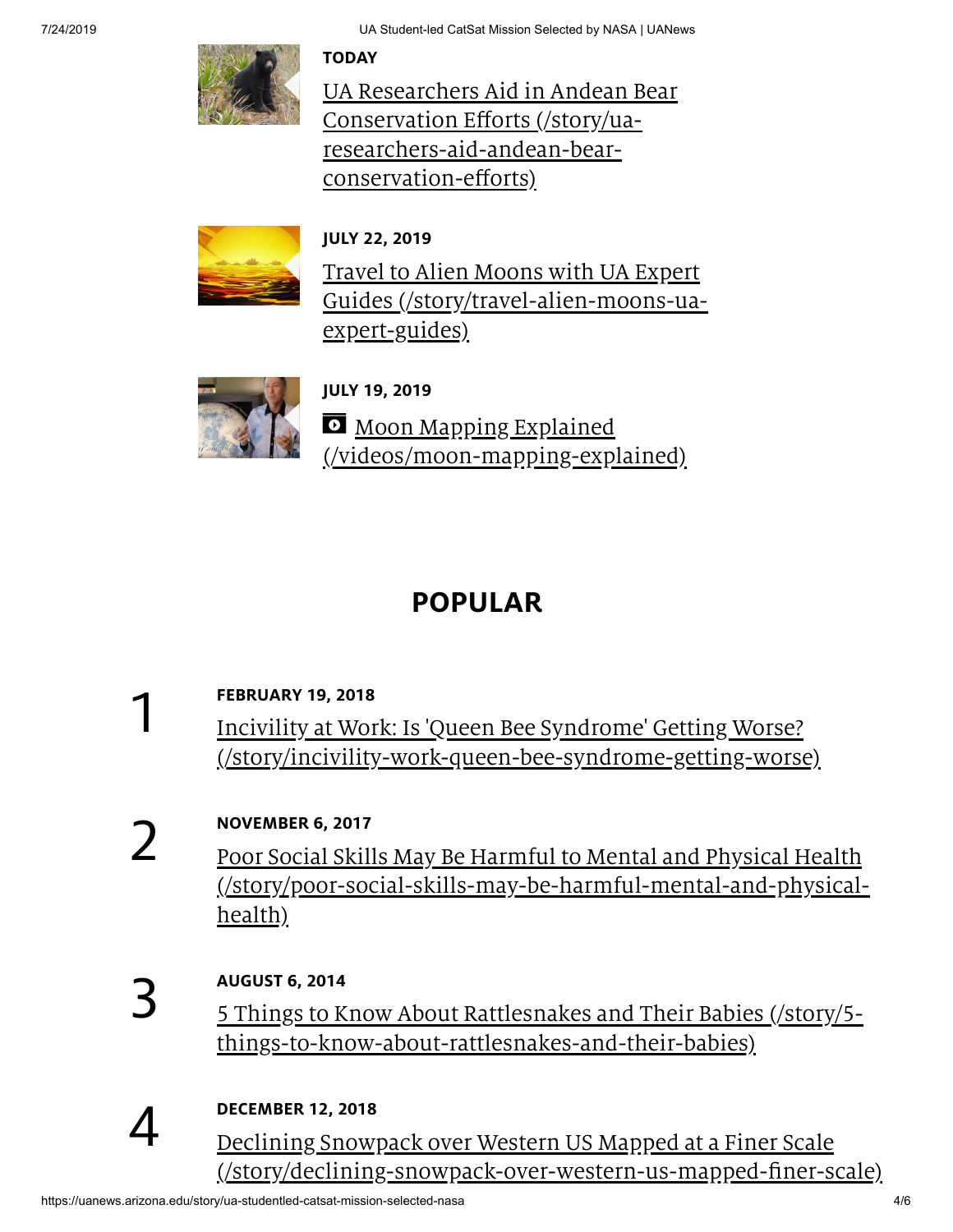

JULY 15, 2011

Making Blood-Sucking Deadly for Mosquitoes (/story/making[blood-sucking-deadly-for-mosquitoes\)](https://uanews.arizona.edu/story/making-blood-sucking-deadly-for-mosquitoes)

# Get the latest.

#### SIGN UP FOR UANEWS [\(/SIGNUPFORNEWS/SUBSCRIBE\)](https://uanews.arizona.edu/signupfornews/subscribe)

# RESOURCES FOR THE MEDIA

#### **CONTACTS**

Media contact: Vishnu Reddy UA Lunar and Planetary Laboratory 808-342-8932 [reddy@lpl.arizona.edu](mailto:reddy@lpl.arizona.edu) »

#### **SUBSCRIBE**

Sent every Thursday, UANow brings you a quick summary of the top stories appearing on UANews, including news from the UA and headlines about the UA from around the state, the nation and the world.

[RSS](https://uanews.arizona.edu/rss) » [Listserv](mailto:newsinfo@email.arizona.edu) »

#### VISIT THE PRESS ROOM [\(/INFORMATION-MEDIA\)](https://uanews.arizona.edu/information-media)